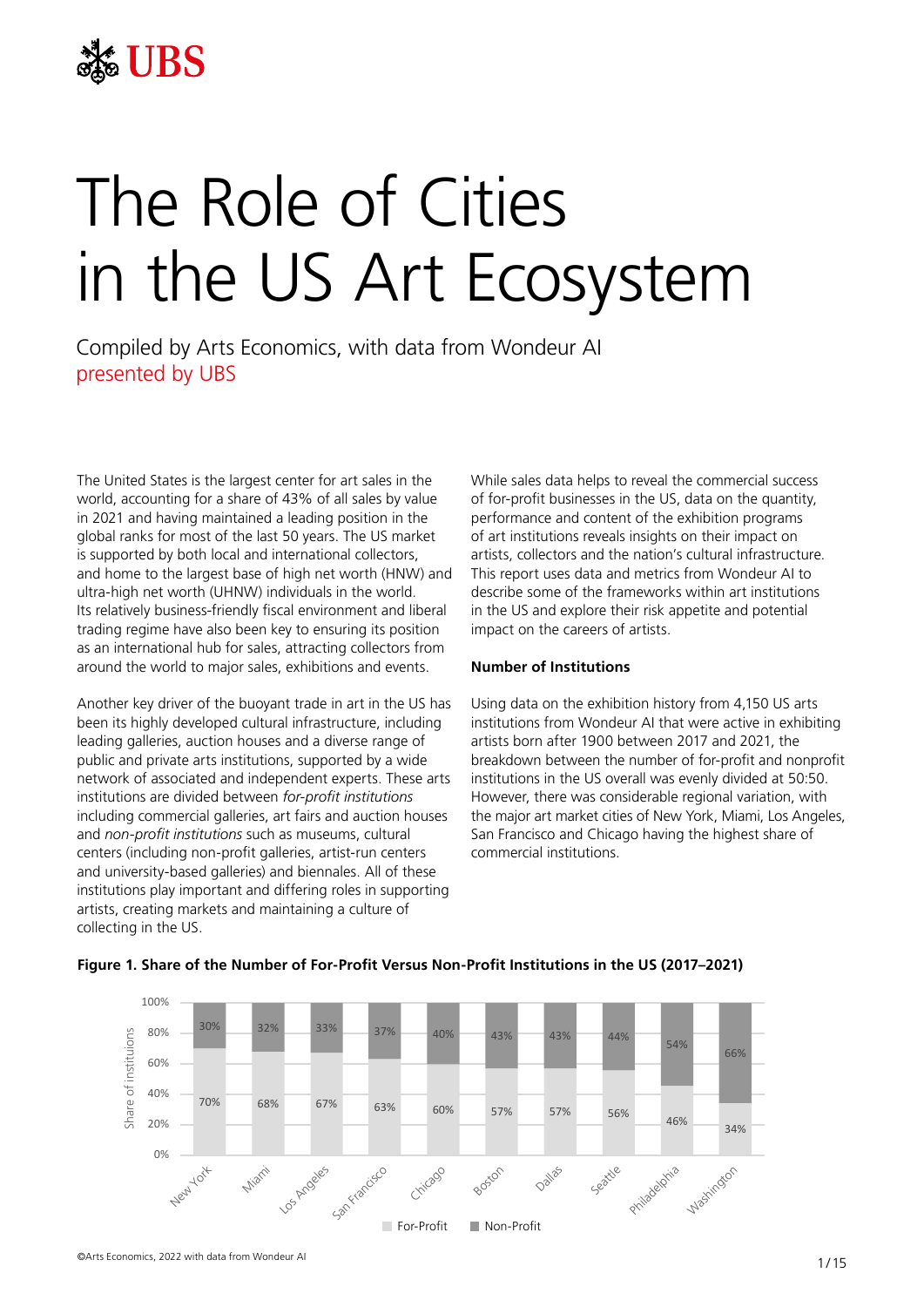Within the US, certain cities dominate in terms of the number of institutions and shows, most notably New York. New York had the largest share of art institutions overall at 26%, followed by Los Angeles (7%), San Francisco (4%), Chicago (3%) and Miami (2%). While the total number of institutions has declined over the last ten years, the shares of these major cities has remained stable. าร<br>เท<br>:r OF these major cities nas remained stable.

# **Figure 2. Share of the Number of Active Art Institutions by US City (2017-2021)**



©Arts Economics, 2022 with data from Wondeur AI washington 1% Philadelphia 1% Philadelphia 1% Philadelphia 1% Philadelphia 1% Philadelphia 1% Philadelphia 1% P

# **Figure 3. Share of the Number of Exhibitions** (All Institutions) by US City (2017–2021)



©Arts Economics, 2022 with data from Wondeur AI *©Arts Economics, 2022 with data from Wondeur AI*

New York leads by an even higher margin in terms of the number of exhibitions hostedin the city, and accounted for 36% of the number of shows in the US in the period from 2017 to 2021, compared with 8% in Los Angeles, and 4% each in the cities of San Francisco, Miami and Chicago. The share of these top five cities expanded over ten years from inew York leads by an even nigher margin in terms c 2017 to 2021, compared with 8% in Los Angeles, an Figure 4. Share of the Number of Exhibitions (All Institutions) by US City 2007-2007-2007-2017-2021-2021-2021-

just under 50% in the period from 2007 to 2011 to 56% in the five years between 2017 and 2021, with the greatest expansion in share in New York (increasing 4%).

Focusing on commercial galleries only (around 1,300 in this res sample), unsurprisingly the art market capitals of New York,<br>Los Angeles and San Francisco accounted for around half Los Angeles and San Francisco accounted for around half of the galleries in the US. The top five cities (including Chicago and Miami) accounted for 56%. The margin of **1)** New York is even more significant here, being undoubtedly the largest city for art sales in the US and the global For art are argest end on commercial galleries in the same the growth.<br>
Fork and the art market, with the highest market Angeles  $\frac{1}{20}$  share by value of art sales in the world. Apart from hosting  $\frac{1}{20}$ Francisco  $4\%$  the biggest international sales, it is also a center of high net ago softh wealth and has the largest population of millionaires market worth wealth and has the largest population of millionaires  $\frac{2\%}{\gamma}$  and billionaires globally, which help to support a range of  $\frac{2\%}{\sqrt{2\pi}}$  commercial galleries in the city. ricauquariers of the art market, with the mynest market

# **Figure 5. Share of Commercial Galleries by US City Figure 5. Share of Commercial Galleries by US City (2017–2021)**



©Arts Economics, 2022 with data from Wondeur AI

The geography of non-profit institutions was more widely ers and the geography of non-profit instituted. Although New York was still home to the largest numbers of museums and other non-profits, the margin between it and other cities was significantly lower than in the commercial sector, and over half of the total number of institutions in the US were outside the eight US in the period from major art cities shown in Figure 6, with close to 60% outside of the top 20 cities. home to the largest numbers of museums and other non-profits of museums and other non-

# 2007-2011 2017-2021 **Figure 4. Share of the Number of Exhibitions (All Institutions) by US City 2007–2011 versus 2017–2021**

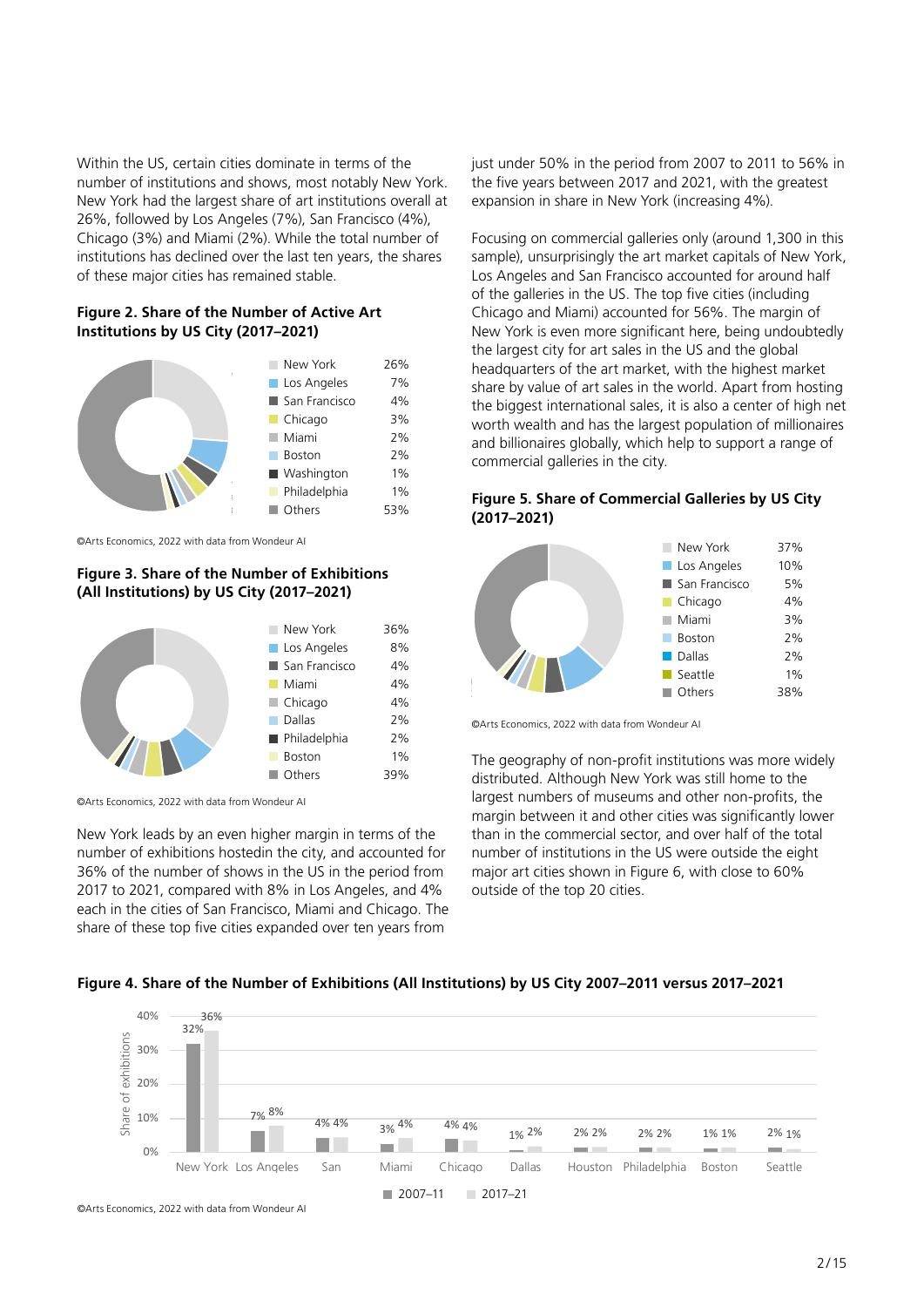# **Figure 6. Share of Non-Profit Institutions by US City (2017–2021)**



©Arts Economics, 2022 with data from Wondeur AI *©Arts Economics, 2022 with data from Wondeur AI*

A survey of 400 high net worth (HNW) collectors by Arts Economics and UBS Investor Watch in 2021 revealed that given the choice of US cities, collectors ranked New York as the number one city in the US to attend exhibitions and art-related events, followed by Miami and San Francisco. A wider survey of around 2,340 HNW collectors in ten international regions ranked New York as the third choice globally (behind London and Paris) for attending art events grobally (behind Edition and Fans) for accenting arc ever<br>and exhibitions, with Los Angeles and Miami also in the top ten. When US collectors were given the wider selection of cities around the world, they still ranked New York as their first choice, underlining the importance of the city as a destination for both global and local collectors.<sup>1</sup> revealed that given the choice of US collectors by An art-felated events, followed by ivilariif and San Francisco. and CAMDRONS, WRIT LOS Angeles an

# **Table 1. HNW Collectors Ranking of Cities to Attend Exhibitions and Art Events**

| <b>RANK</b> | <b>US Cities</b><br>and US<br><b>Collectors</b> | <b>Global Cities</b><br>and US<br><b>Collectors</b> | <b>Global Cities</b><br>and Global<br><b>Collectors</b> |
|-------------|-------------------------------------------------|-----------------------------------------------------|---------------------------------------------------------|
| 1           | New York                                        | New York                                            | London                                                  |
| 2           | Miami                                           | Miami                                               | Paris                                                   |
| 3           | San Francisco                                   | Los Angeles                                         | New York                                                |
|             | 4 Washington                                    | London                                              | Shanghai/<br>Beijing                                    |
| 5.          | Chicago                                         | Paris                                               | Hong Kong<br>SAR (China)                                |
| 6           | Los Angeles                                     | Milan                                               | Los Angeles                                             |
| 7           | Dallas-Fort<br>Worth                            | Berlin                                              | Milan                                                   |
| 8           | San Diego                                       | Taipei                                              | Miami                                                   |
| 9           | Seattle                                         | Basel                                               | Singapore                                               |
| 10          | Philadelphia                                    | Shanghai/<br>Beijing                                | Taipei                                                  |
|             | ©Arts Economics, 2022                           |                                                     |                                                         |

## **The Focus of Gallery Programs**

Apart from differences in the number of institutions between cities in the US, there are also variations in the focus pursued in their programs, with some concentrating on the most celebrated and well-known artists while others focus more on developing the careers of new or under-represented artists.

To quantitatively assess these patterns in US galleries, the artists they represent and exhibit are broken down into:

- 1. "Star artists" the highest tier, star artists who make up the top 4% of all artists born after 1900 in the Wondeur AI database of over 250,000 artists.
- 2. "Established artists" representing the next 12% of artists.
- 3. "Emerging artists" emerging or under-represented artists making up the remaining 84% of those in the database. It is important to note that in this context, rather than implying that they are either young or early in their career, emerging or underrepresented artists are those with a limited number of exhibitions or who have only had shows in low-profile galleries.

A gallery's focus is determined by the highest share of artists they exhibited in the period from 2017 through 2021 within these categories. The share is measured based on the number of unique artists in each category out of the total number of artists exhibited, regardless of the number of shows each artist was featured in.2

Although the US gallery sector is top-heavy in terms of sales, with the majority of value coming from a relatively small segment of top artists, focusing on exhibitions reveals a much more distributed system. Considering all commercial galleries in the US, 23% focused primarily on Star artists, 41% on Established and 36% on Emerging. This diversified range of programs within the gallery infrastructure contrasts with museums in the US, where the focus was much more on artists at more developed stages of their careers. In the museum sector in the US, 47% of institutions focused on Star artists, while only 17% concentrated on Emerging artists. There was also a slightly higher share of commercial galleries focused on Emerging artists than other non-profit centers, such as cultural and artist-run centers and university galleries (at 34%). This indicates that commercial galleries in the US play a critical role in the careers of artists, with a range of different galleries focused on artists at different career stages. Unlike most museums, galleries are important from an early stage, and feature in the exhibition programs of artists all the way through their careers.

<sup>1</sup> These surveys of HNW collectors were carried out in December 2021 to inform research on the global art market carried out by Arts<br>Economics, and included collectors from the US, UK, Mainland China, Hong Kong (SAR) China,

<sup>2</sup> Focus is therefore measured based on the number of artists and not the number of exhibitions. For example, if the same artist participated in several group shows at a museum during the period, they still only counted as one artist for this institution.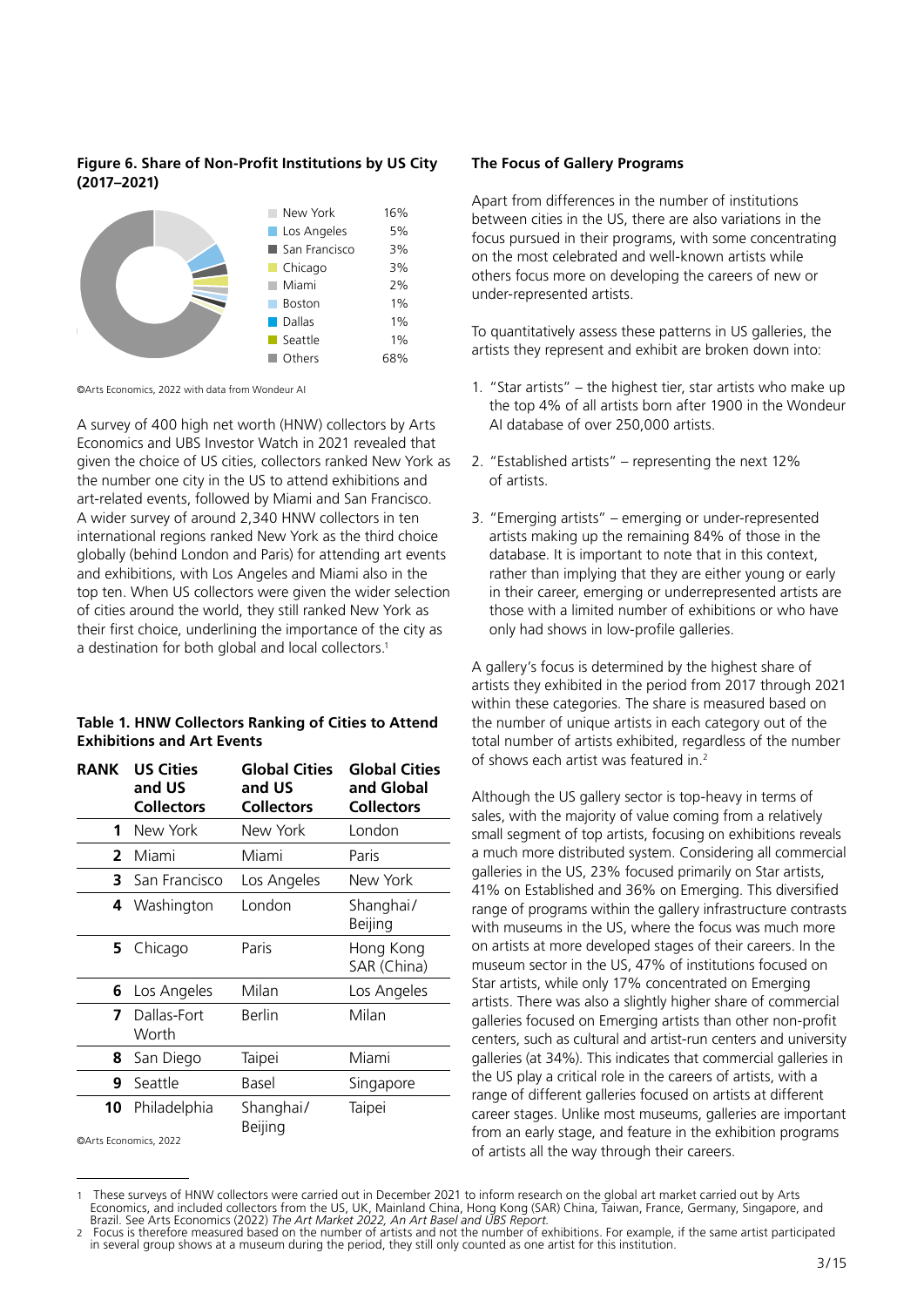

Figure 7. Artist Focus of All Art Institutions in the US 2017–2021

©Arts Economics, 2022 with data from Wondeur AI

Galleries' exhibition programs differed between cities, and focus their programs on Star artists than galle the key centers for the commercial art trade such as New five major cities shown in Figure 8, the greatest York, San Francisco and Los Angeles had the highest share Emerging artists in the museum sector was in ( focused on Star artists. However, even in these largest Los Angeles, although this was still a minority received on Star artists. However, Cremin these largest and Essimingthes, although this the commercial art hubs, Star-focused galleries were still a 21% respectively. minority. In New York, just under one third of all commercial galleries had a primary focus on Star artists, while 25% Fven though New York is considered a key cer focused on Emerging artists. San Francisco's gallery structure top-tier artists, a high share of museums and the five major cities of the five major cities of the five major cities of the five major cities of the five majo was one of the most evenly distributed, with 29% focused For Stars and 39% focused on Emerging artists. Only 10% structures of all cities, with the most congruence on Stars and 39% focused on Emerging artists. Only 10% of galleries in Miami concentrated their programs on Star and the gallery and munitiple of the minority and the minority of galleries. artists, with the predominant focus being the second tier of Established artists (61%). The Established artist segment museums and galleries. Museums in Miami h is a critical part of the market's infrastructure but can<br>concentration over all cities on Star artists (61%), be harder to promote commercially, lacking the appeal of having the lowest focus on this level by galleries (10% up-and-coming artists in the Emerging category or the Some of this is due to the fact that many of the r public renown and familiarity of Stars. Galleries and other public reflowm and familianty of stars. Galleries and other and in are private collections and foundations in the museum sector (61%), institutions supporting these mid-career artists are therefore and matured over time an Institutions supporting these this career artists are therefore. This are the museums supply a large hannoer, radicated to the nearer of art ecosystems as they essentially and established top-tier artists. This also helps to expirite facilitate the transition of artists from Emerging to Star status. Museums in Miami had a primary cilitate the transition of artists from Emerging to Star status. A museur 20% ey<br>S<br>ne

The contrast with the museum sector is also very evident at  $\Box$  of Emerging artists out of all the artists they ex the city level, with museums in all cities much more likely to between 2017 and 2021).

**a. Commercial Galleries a. Commercial Galleries**

focus their programs on Star artists than galleries. Over the five major cities shown in Figure 8, the greatest focus on Emerging artists in the museum sector was in Chicago and Los Angeles, although this was still a minority at 24% and 21% respectively.

Even though New York is considered a key center for top-tier artists, a high share of museums also focused on evenly distributed, with 29% focused Established artists (48%), revealing one the most diversified structures of all cities, with the most congruence between the gallery and museum sectors. In other cities such as Miami, there was a much wider divergence between museums and galleries. Museums in Miami had the highest concentration over all cities on Star artists (61%), despite having the lowest focus on this level by galleries (10%). Some of this is due to the fact that many of the museums in Miami are private collections and foundations that have matured over time and display a large number of now wellestablished top-tier artists. This also helps to explain why no museums in Miami had a primary focus on Emerging artists in the period (that is, none presented more than one third of Emerging artists out of all the artists they exhibited between 2017 and 2021).



# **Figure 8. Artist Focus of Art Institutions in US Cities 2017–2021** Figure 8. Artist Focus of Art Institutions in US Cities 2017-2021

 $\blacksquare$  Star  $\blacksquare$  Established  $\blacksquare$  Emerging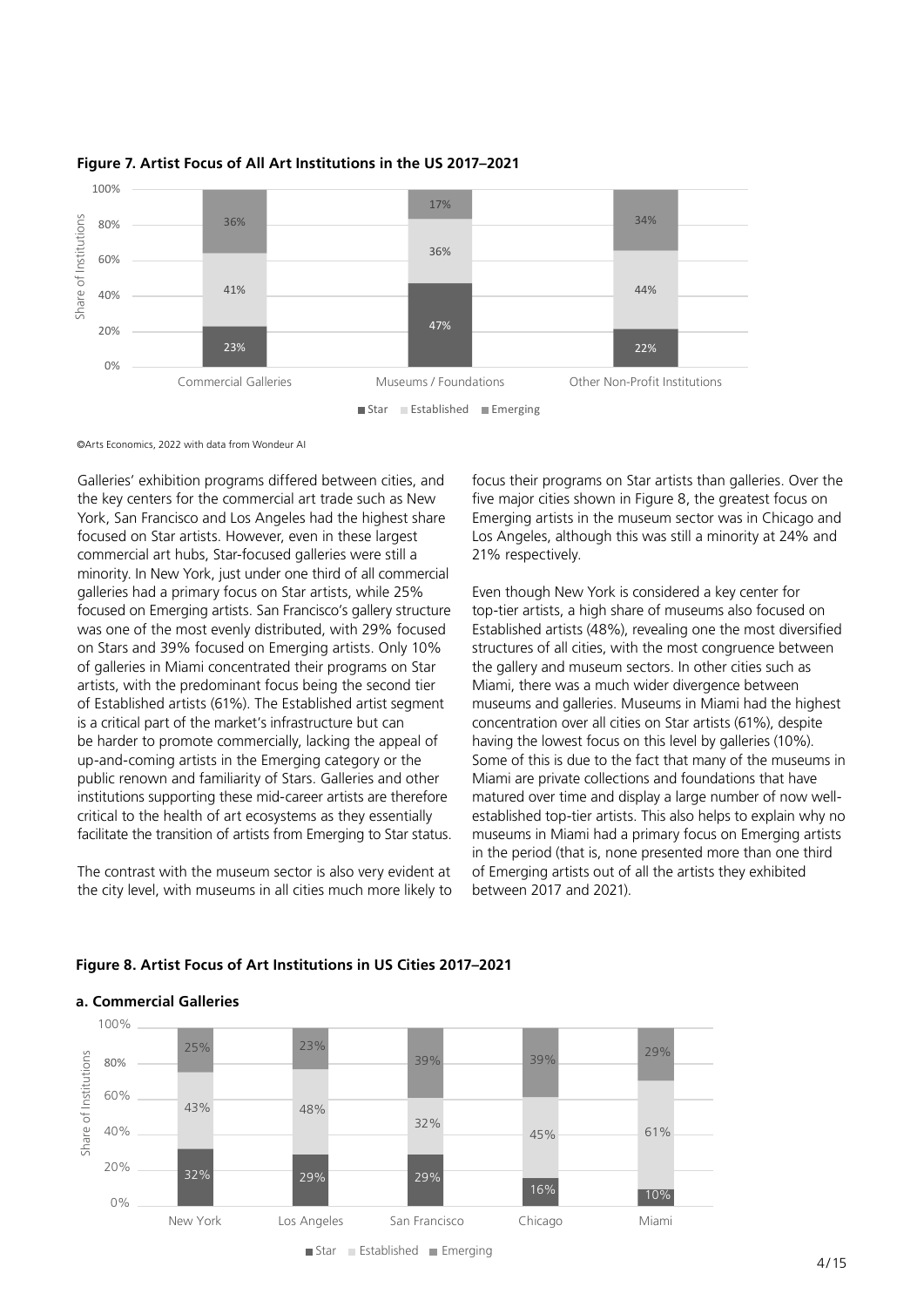## **b. Museums**



*©Arts Economics, 2022 with data from Wondeur AI*

#### **Gender and Representation** General disparities in the art market have been the subject of continued study and interest for many  $\alpha$

Gender disparities in the art market have been the subject and 2021. Focusing on commercial galleries of continued study and interest for many years, with female artists in exhibitions was 39 particular interest in the representation of female artists in for Star-focused galleries (32%), with a slig galleries and public collections and their commercial entity proportion for those focused c success in the art market. The under-representation of and Emerging artists (41%). This parallels fin female artists in different segments of the art market has a global gallery sector, where dealers have been highlighted in various studies over the last few years, reported a higher share of female eme and although there have been some improvements over and annough there have been some improvements over the gender balancing simulig away nonit while lower the painting away nonit while lower the painting avalues in the painting avalues may be the stablishment increases.<sup>5</sup> slow to progress. Surveys of the global dealer sectors where the supply in older supply of the supply of the global dealer sectors where the supply of the supply of the global dealer sectors showed that just 37% of all artists represented by galleries Figure 9 sets out the representation of fem were women, and 39% for those working in the primary exhibitions at commercial galleries in the fi market where historical biases should not be influential.<sup>3</sup> Research on the auction sector has shown that there is a with Chicago reporting the highest shar gender discount of close to 50% in the paintings market at  $\blacksquare$  Miami had the lowest at 28%. The share of auction. While lower values may be to some extent was lowest for those galleries focusing on St explainable in older sectors where the supply of female exhibitions cities, and just 2% for Miami galleries v artists is low due to a variety of historical factors impeding although this is based on a much lower s women training and working in the arts, the disparity also which daming and working in the arts, the disparity also (whilf only 10% focused on star artistical terms) and working in the arts, the disparity also (Whilf Only 10% focused on star artist from the way in concemporary articleaed big artists and the artists and the artists, with the state shaller balance balance balance balance balance balance balance balance balance balance balance balance balance balance ba establishment in countries with Ì

The representation of female artists in exhibitions in US institutions also reveals disparities, with a minority share (49% female) for those galleries focused on overall of 38% in commercial institutions (galleries and art fairs) and 43% in non-profits in the period between 2017

and 2021. Focusing on commercial galleries, the share of female artists in exhibitions was 39%, and this was lowest for Star-focused galleries (32%), with a slightly higher proportion for those focused on Established artists (41%) and Emerging artists (41%). This parallels findings in the global gallery sector, where dealers have consistently reported a higher share of female emerging artists, with the gender balancing shifting away from women as the artist's level of establishment increases.5

Figure 9 sets out the representation of female artists in exhibitions at commercial galleries in the five largest art cities in the US. In all cities, female artists were a minority, with Chicago reporting the highest share of 43%, while Miami had the lowest at 28%. The share of female artists was lowest for those galleries focusing on Star artists in all cities, and just 2% for Miami galleries with this focus, although this is based on a much lower sample of galleries (with only 10% focused on Star artists as seen in Figure 8). The key hub, New York, was more balanced across all galleries, but regardless of the focus, female artists were still the minority. Chicago showed the most balanced programing in terms of gender and was close to equality (49% female) for those galleries focused on Emerging artists.

<sup>3</sup> Arts Economics (2021) *The Art Market 2021, An Art Basel and UBS Report.*

<sup>4</sup> Arts Economics (2019) *The Art Market 2020, An Art Basel and UBS Report.*<br>4 Arts Economics (2019) *The Art Market 2020, An Art Basel and UBS Report.* 

In 2020, surveys of the dealer sector by Arts Economics showed that the level of emerging female artists was 48%, but this dropped to one 3 The Art Market 2021, *The Article artists.*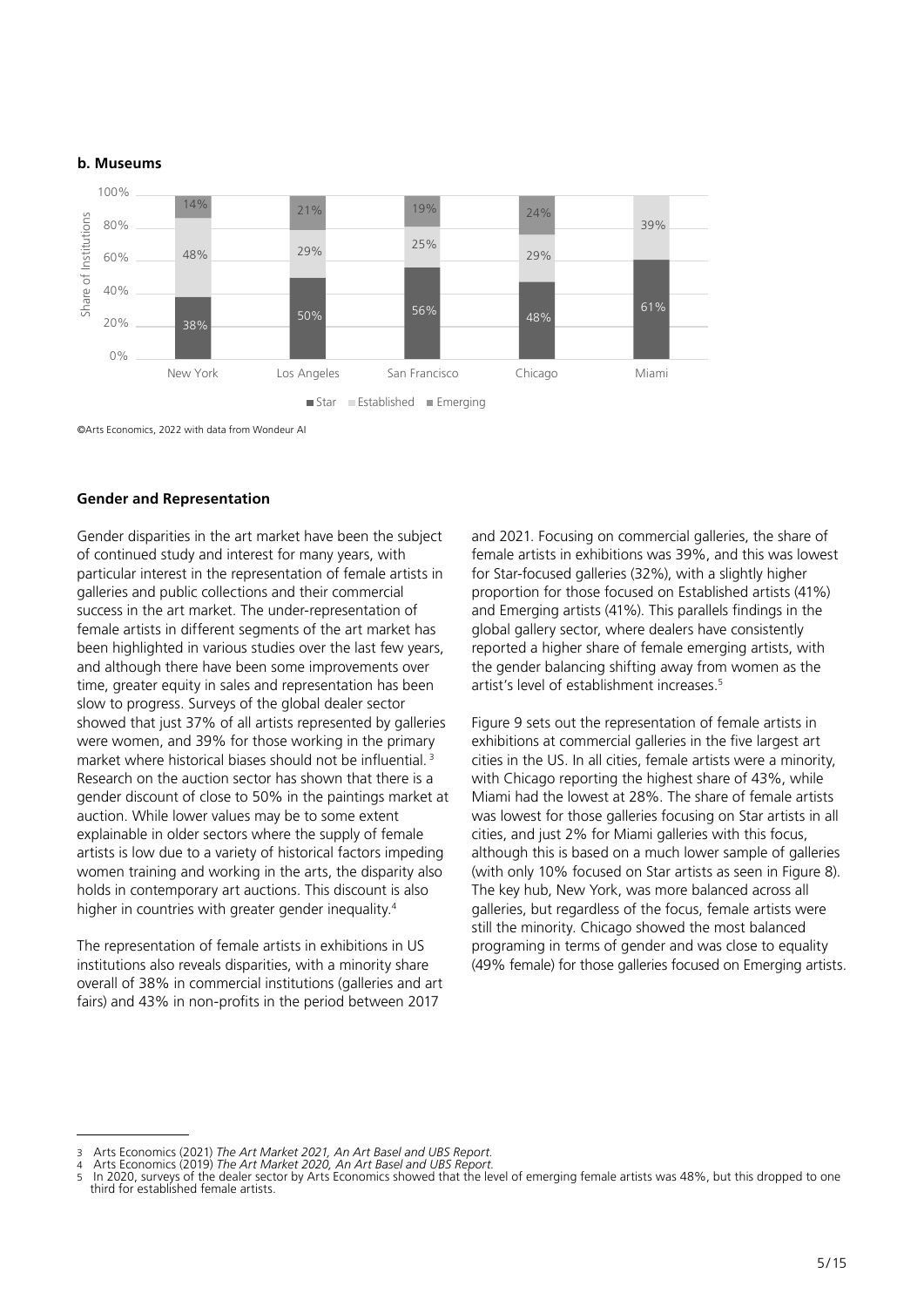Figure 9. Share of Female Artists Included in Commercial Gallery Exhibitions in US Cities 2017–2021







# b. Share of Female Artists in Commercial Galleries by Gallery Focus

Figure 10 shows the corresponding makeup of the museum While female artists still represented let sector in these five key cities. In this sector, San Francisco artists featured in Star-focused museums of<br>An al Mau Markuran magninelly shard in terms of their article of the disconnect a much higher share of and New York were marginally ahead in terms of their and New York were marginally ariead in terms of their and tended to represent a much higher s<br>representation of female artists. The difference in the share aprograms for institutions with an Em representation or remain artists. The unterence in the share apprograms for institutions with an Emer<br>of female artists was relatively low between the gallery and and including a majority in both Los Angel museum sectors in most cases, with the exception of close to parity in New York Miami, where female artists were featured significantly more in museum programs (at 36%) 8% higher than in the had no museums in this segment. gallery sector. **Overall, they tended to represent a much higher share of the exhibition programs for institutions with the exhibition programs for institutions with**  $\alpha$ 

While female artists still represented less than 40% of artists featured in Star-focused museums overall, they tended to represent a much higher share of the exhibition programs for institutions with an Emerging artist focus, including a majority in both Los Angeles and Chicago and close to parity in New York. Miami is an exception again, being excluded from this analysis for Emerging artists as it had no museums in this segment.

#### Figure 10. Share of Female Artists Included in Museum Exhibitions in US Cities 2017–2021 Figure 10. Share of Female Artists Included in Museum Exhibitions in US Cities 2017–2021

# had no museums in this segment. had no museums in this segment. **a. Share of Female Artists in All Museums**



*<sup>©</sup>Arts Economics, 2022 with data from Wondeur AI* ©Arts Economics, 2022 with data from Wondeur AI *©Arts Economics, 2022 with data from Wondeur AI*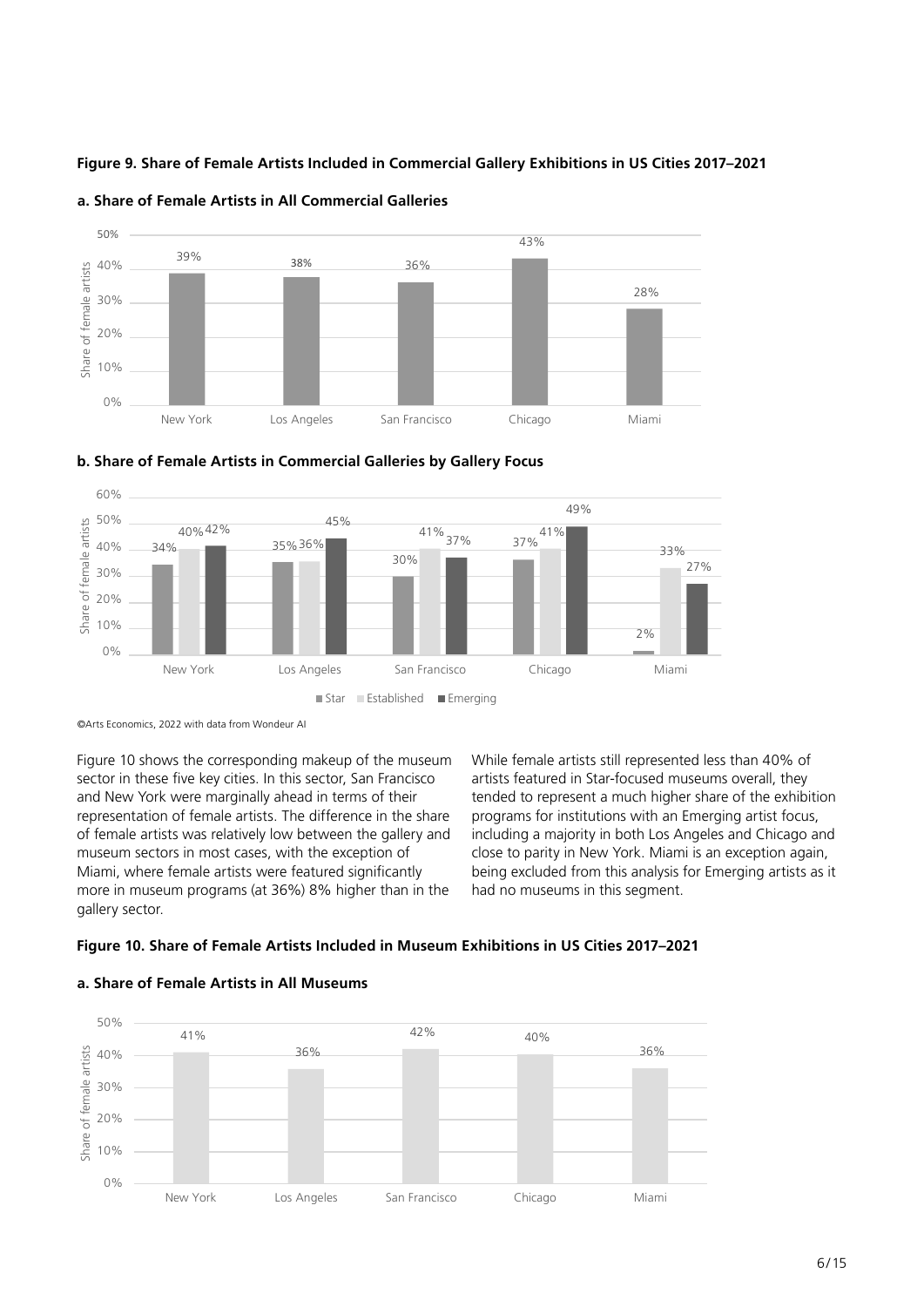

# **b. Share of Female Artists in Museums by Museum Focus b. Share of Female Artists in Museums by Museum Focus**

*©Arts Economics, 2022 with data from Wondeur AI* ©Arts Economics, 2022 with data from Wondeur AI

# **Risk Appetite of US Institutions for Emerging (After 2010) Artists**  Risk Appetite of US Institutions for Emerging (After 2010) Artists

Art institutions also vary in their approach to how much of Los Angeles, where institutions w risk they are willing to take on in their programs. Some commercial sector was much more willin institutions will only show artists when their careers are showing new Emerging artists than mu well established and they have some form of proven track galleries displaying a stronger tendency to s record of exhibitions at other institutions, while others are first, while museums often took a more on more prepared to showcase artists at earlier stages of their approach, with greater reliance on the prev careers or before other institutions have picked up on them. It is useful therefore to look further into the *Riskin. It is useful therefore to look further lifts the*<br>*Risk appetite varied by city, a findi* profiles and a score from AI, where from the US is a score from the US is programs or are institutions to assess their risk promes<br>based on how willing they are to show new artists first, or cities was that museums were markedly les. before other institutions have. chance and incorporate female new Emerging artists into before other institutions have.<br>
Chance and incorporate female new Emerging artists into

Risk appetite is a metric developed by Wondeur AI, where tolerance for female artists was in Chicago each city in the US is assigned a score from 0 to 100 based sector, while curators in Los Angeles and on their risk appetite benchmarked against 2,500 cities entil the strongest risk takers. The one notable ex worldwide. A higher risk score for an institution indicates and Miami, where, despite showing a signific higher risk tolerance in their programs or a greater willingness to show new Emerging artists before other institutions.<sup>6</sup> The artists used in this analysis are a subset of Institutions. The artists described above, including only very sector. While the share of female artist described above, including only very sector. While the share of female artist early career artists who started exhibiting after 2010. While in galleries in Miami, galleries seem to be all of the artists in the sample started out in 2010 as the risks of showing early career or emergent and of the artists in the sample started out in 2010 as Emerging artists, some shifted to higher career stages during the period from 2010 to 2021, with these developments related, at least in part, to being exhibited at these institutions (This rapid growth trajectory is also captured in the *performance* metric discussed below).

Figure 11 shows the risk appetite scores of galleries and rigure in shows the risk appetite scores or galleries and and artists reflected this to some extent, with the<br>museums by city during the period from 2010 to 2021. In being Miami (followed by New York and Los the gallery sector, some of the highest institutional risk appetite was evident in the major commercial center of New York, with the other cities more on par, apart from a slightly more risk-averse set of programs overall in Los Angeles.

Despite showing the lowest risk appetite in the commercial sector, it is notable that museums in Los Angeles were the highest risk-takers, alongside New York. With the exception of Los Angeles, where institutions were on par, the commercial sector was much more willing to take risks on showing new Emerging artists than museums, with galleries displaying a stronger tendency to show artists first, while museums often took a more conservative approach, with greater reliance on the previous history of artists' exhibitions to hedge their curatorial risks.

Although risk appetite varied by city, a finding across many cities was that museums were markedly less likely to take a their programs before other institutions. The lowest risk tolerance for female artists was in Chicago for the museum sector, while curators in Los Angeles and New York were the strongest risk takers. The one notable exception was Miami, where, despite showing a significantly lower share of Emerging artists than other cities, the risk appetite for female new Emerging artists was actually higher than male artists, a finding also paralleled in its commercial gallery sector. While the share of female artists is lower on average in galleries in Miami, galleries seem to be willing to take the risks of showing early career or emergent female artists before other galleries, which could indicate that it is an important testing ground for some artists that go on to be successful elsewhere.

> The views of HNW collectors in the US on the best cities in which to discover and view work by new and emerging artists reflected this to some extent, with the top-rated city being Miami (followed by New York and Los Angeles). The major hubs of New York and Los Angeles were rated highest as destinations in the US to source and purchase works by top-tier artists, with Miami ranked third in the US (see Table 2).7

<sup>6</sup> These scores are designed as comparative tools to show relative risk appetite only due to the varying sizes of the cities in the sample. 7 In the global surveys of HNW collectors across ten different markets, New York also ranked highest both for discovering emerging artists (followed by London, Los Angeles and Miami) and sourcing works by top-tier artists (with Los Angeles and Miami second and third ranked, and ahead of London and Paris). Although US collectors made up the largest single region in the sample (18%), this shows the importance of these cities globally in 2021.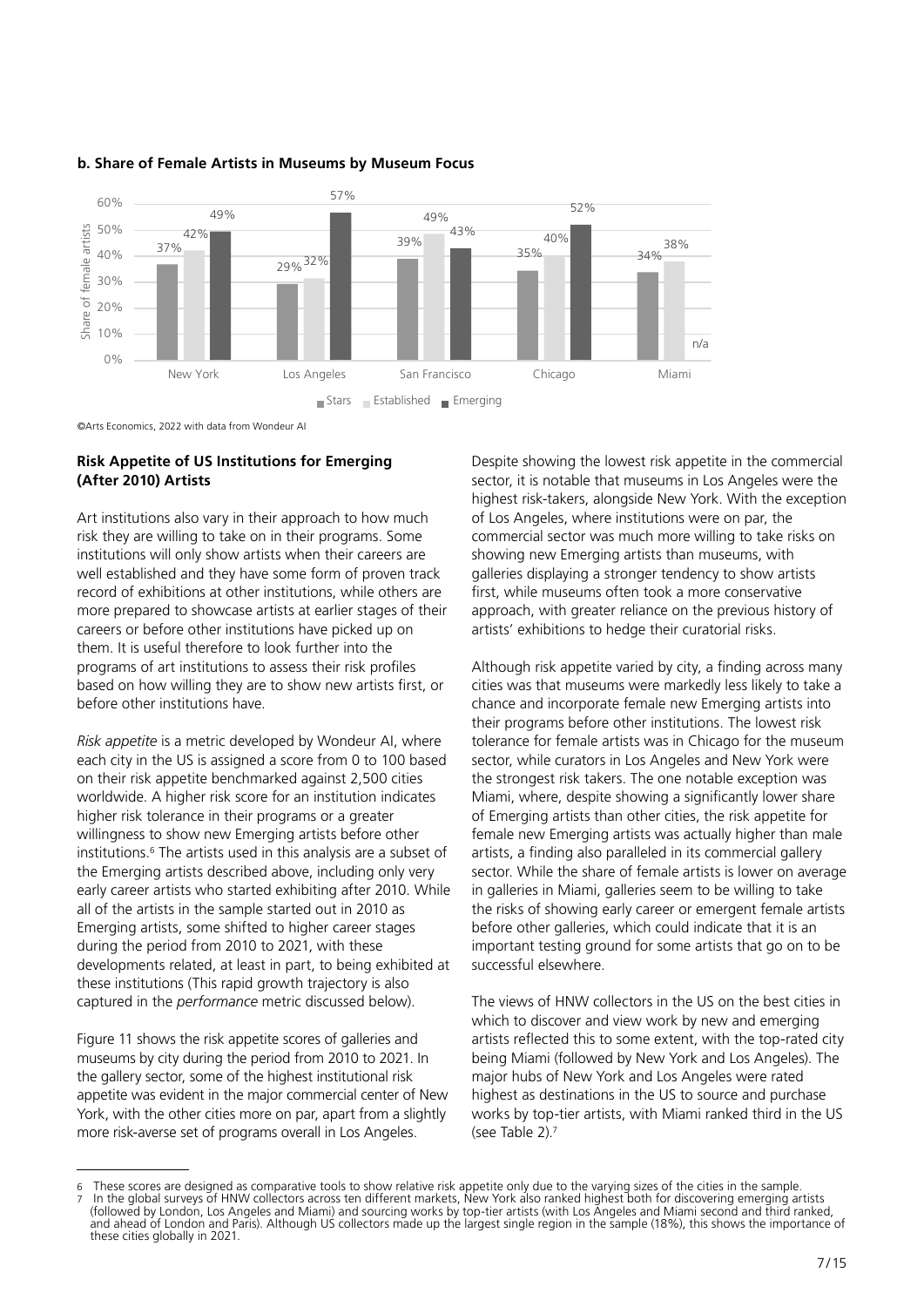**Table 2. US HNW Collectors Ranking of Cities to View Exhibitions / Buy Art**

|    | <b>RANK Discovering</b><br>New and<br><b>Emerging</b><br><b>Artists</b> | <b>RANK</b> | <b>Viewing and</b><br><b>Buying the Best,</b><br><b>Top-tier Artists</b> |
|----|-------------------------------------------------------------------------|-------------|--------------------------------------------------------------------------|
| 1  | Miami                                                                   | 1           | New York                                                                 |
| 2  | New York                                                                | 2           | Los Angeles                                                              |
| 3  | Los Angeles                                                             | з           | Miami                                                                    |
| 4  | Chicago                                                                 | 4           | San Francisco                                                            |
| 5. | San Francisco                                                           | 5           | Chicago                                                                  |
| 6  | Washington                                                              | 6           | Washington                                                               |
| 7  | Dallas-Fort Worth                                                       | 7           | Dallas-Fort Worth                                                        |
| 8  | San Diego                                                               | 8           | San Diego                                                                |
| 9  | Seattle                                                                 | 9           | Seattle                                                                  |
| 10 | Philadelphia                                                            | 10          | Philadelphia                                                             |
|    |                                                                         |             |                                                                          |

The museum sector had a wider gender gap in terms of risk appetites between female and male artists, with the highest margin in Chicago (25 points). Miami again provided an exception in the five cities, with a positive margin in favor of female artists. Although in all museums in Miami, Emerging artists were less than one third of the total number of artists included in their programs, for those Emerging artists that were shown, there was a higher inclination to take on risks when it came to female new Emerging artists than their male peers.

In contrast to the museum sector, galleries generally tended be more willing to take on risks when it came to female artists, with male and female artists on par in cities such as New York and margins of less than 10 points for all cities.

©Arts Economics, 2022

#### 82 <sup>70</sup> <sup>74</sup> <sup>74</sup> <sup>74</sup> 70 70 61 48 48 0 20 10 30 20 30 40 50 60 70 80 90 New York Los Angeles San Francisco Chicago Miami Risk appetite score San Francisco **San Galleries Chicago Museum** <sup>70</sup> <sup>74</sup> <sup>74</sup> <sup>74</sup> 70 70 48 48  $\overline{20}$  $\overline{50}$  $\overline{10}$  $50$  $\epsilon$ 0  $\overline{70}$ Risk appetite

**Figure 11. Risk Appetite for Emerging (After 2010) Artists of Institutions' Exhibition Programs by City**

# **a. All Emerging (After 2010) Artists: Galleries and Museums**



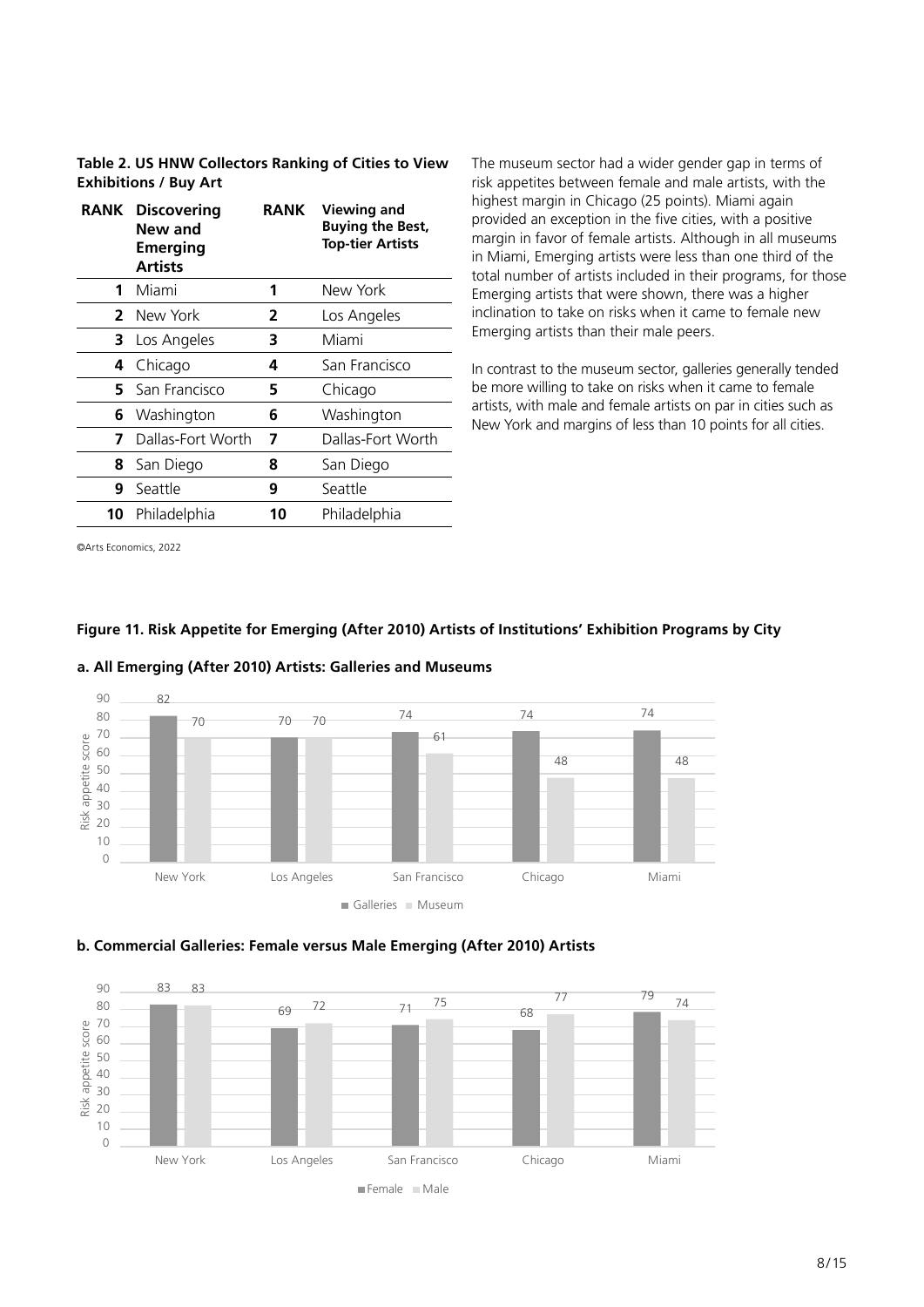

# **c. Museums: Female versus Male (After 2010) Emerging Artists c. Museums: Female versus Male (After 2010) Emerging Artists**

#### **Performance of US Institutions for Emerging** and a bother institutional signals of the **Preference of US** Institutions **Fig. 2. US (After 2010) Artists RANKA CONSTRUCTER ARTISTS IN EMERGING** And BUYING ARTISTS AND BUYING AND BUYING AND BUYING AND BUYING AND BUYING A

while risk appetite indicates the willingness of an **11 <b>11 Indicates** while nine willingness of an institution to showcase new artists, it focuses on how early Although or they adopt artists before others but does not indicate if **38 Lick Angeles Emergi** these risks pay off, that is, how successful their programs demonstrated were at subsequently launching an artist's career. Another important measure is *performance*, or how successful such as l programs are at launching artists' careers after exhibiting having comp their art works. **7** Dallas-Forth Works-Forth World World World World World World World World World World World World World World W<br>The Contract World World World World World World World World World World World World World World World Worl

The *performance* metric, developed by Wondeur AI, is based on growth in an artist's cultural recognition. As in risk appetite, artists included in the analysis are a subset of those Emerging artists who started exhibiting after 2010. *Draft April 6* 11 For artists to have grown, they needed to have had greater career development in terms of exhibitions during the threeyear period after showing at an institution than they had in the three years before that event. Career development is assessed by measuring the advance in the number of shows, whether these were group or solo exhibitions, and the status of the venues where those exhibitions took place. A large volume of exhibitions in venues that do not have a recognized role or position in the art market will not necessarily produce high growth, and the measure incorporates how well regarded a particular institution is.

Some institutions are more successful at promoting new artists than others, and equally certain cities also act as key launchpads for artists' careers. The performance of a city indicates the ability of its institutions to spot high potential artists and therefore acts as a measure of curatorial quality. The metric is again focused on the new Emerging segment of artists only (that started exhibiting after 2010), as these represent mostly undiscovered artists and a segment where other institutional signals of the quality of their work are weaker, making it more difficult or complex to predict which individual artist's careers will develop quickly.

Although only 23% of galleries in the city focused on Emerging artists, Los Angeles' commercial galleries demonstrated the strongest performance for new Emerging artists, ranking at 30, ahead of major markets such as New York (21) and the other three cities.<sup>8</sup> Despite having comparable risks and a relatively high share of galleries focused on the Emerging sector, the other three cities were less likely to launch and accelerate artists' careers than Los Angeles, although Chicago ranked higher than New York at 23 (and had a relatively high share of galleries focusing on Emerging artists at 39%).

New York had the highest performance in the museum sector, and aggregated over the five cities, the average performance score for the museum sector overall (30) was higher than the gallery sector (21), indicating that, if a new Emerging artist gets to feature in a museum exhibition (which, as seen above, is significantly less likely than at a gallery exhibition), these shows are better at driving subsequent growth for that artist's career.

When it comes to female artists, larger markets offered the most benefits for new artists' careers, with New York and Los Angeles showing the highest performance scores. Los Angeles again showed the highest score of all, but in all cities, performance was higher for male artists in the gallery sector. However, in the museum sector, in the three largest cities of New York, Los Angeles and San Francisco, new female artists outperformed their male peers with the strongest scores in Los Angeles (at 50, more than double male artists at 23) and New York (42 versus 32 for male artists).

<sup>8</sup> It is important to note that at city level, performance is averaged, meaning that cities with a wide network of small galleries with low performance will bring the city's average performance down, and therefore this is just one measure that needs to be combined with others in comparing the ecosystems of cities of very different sizes.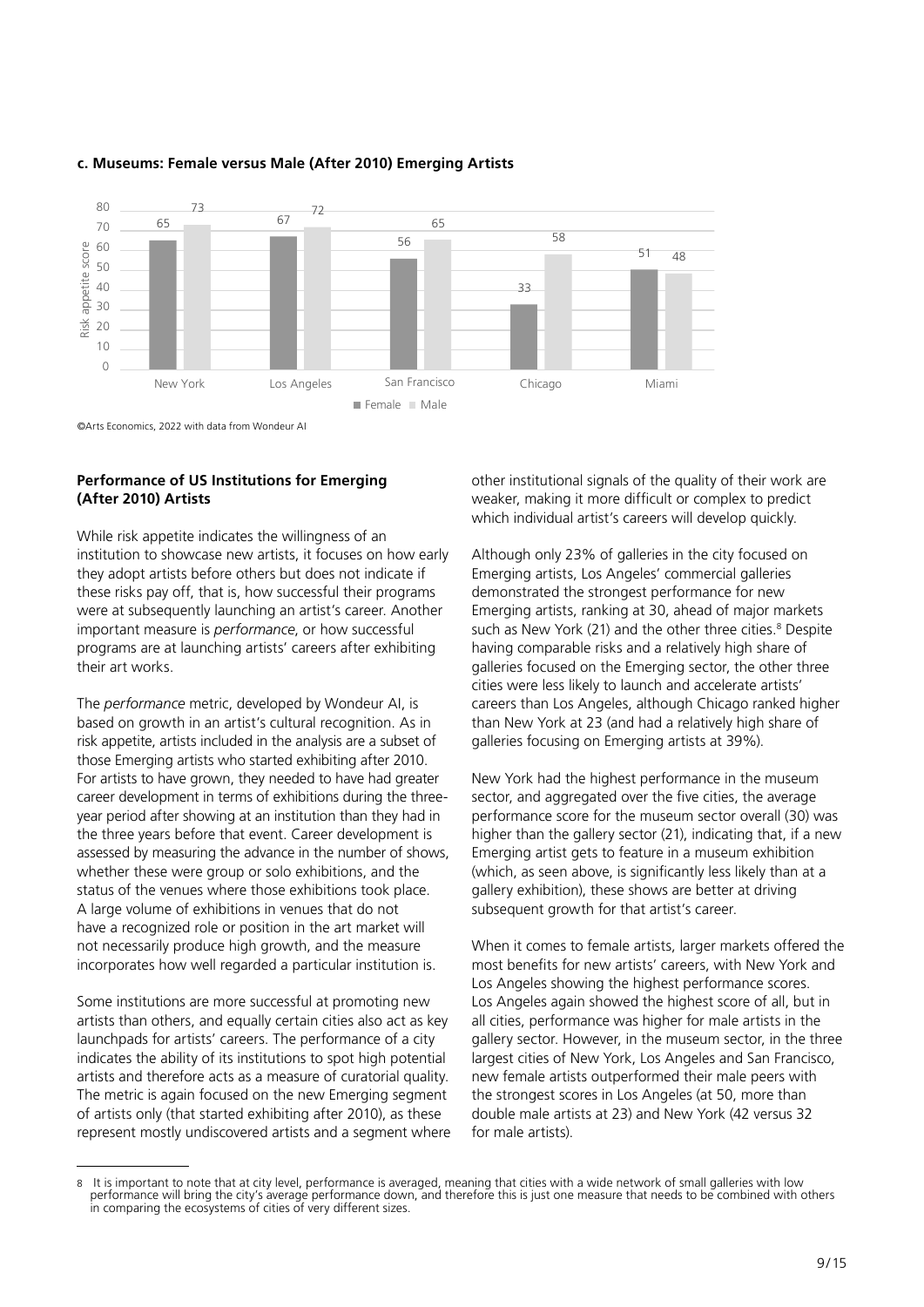# Figure 12. Performance of Institutions' Exhibition Programs for Emerging (After 2010) Artists by City



# a. All Emerging (After 2010) Artists of Institutions **Exhibition Programs by City City Constitution**







# 60 60 **c. Museums: Female versus Male Emerging (After 2010) Artists c. Museums: Female versus Male Emerging (After 2010) Artists**

It is also interesting to note which institutions lead in terms and uring that time period. In all cities, n of performance, with considerable variety evident in the five scored higher (or were of more benefit) for art cities shown in Figure 13. Despite underrepresentation artists than gallery exhibitions. In New York, and a lower tolerance for risk in general for most cities, the scored higher for both female and male arti performance of new female artists dominated in museums in New York, Los Angeles and San Francisco in the period for male artists. Museums led in Miami and C from 2010 to 2021. In other words, in these three cities, new the performance of male artists above female female artists benefited most in terms of advances in their categories. In Los Angeles and San Francisco, t careers and cultural recognition from showing at museums

during that time period. In all cities, museum exhibitions scored higher (or were of more benefit) for new Emerging artists than gallery exhibitions. In New York, museums scored higher for both female and male artists, while in the Californian cities commercial galleries were more beneficial for male artists. Museums led in Miami and Chicago, with the performance of male artists above female artists in all categories. In Los Angeles and San Francisco, the performance of female artists in museums scored highest of all.

*<sup>©</sup>Arts Economics, 2022 with data from Wondeur AI* ©Arts Economics, 2022 with data from Wondeur AI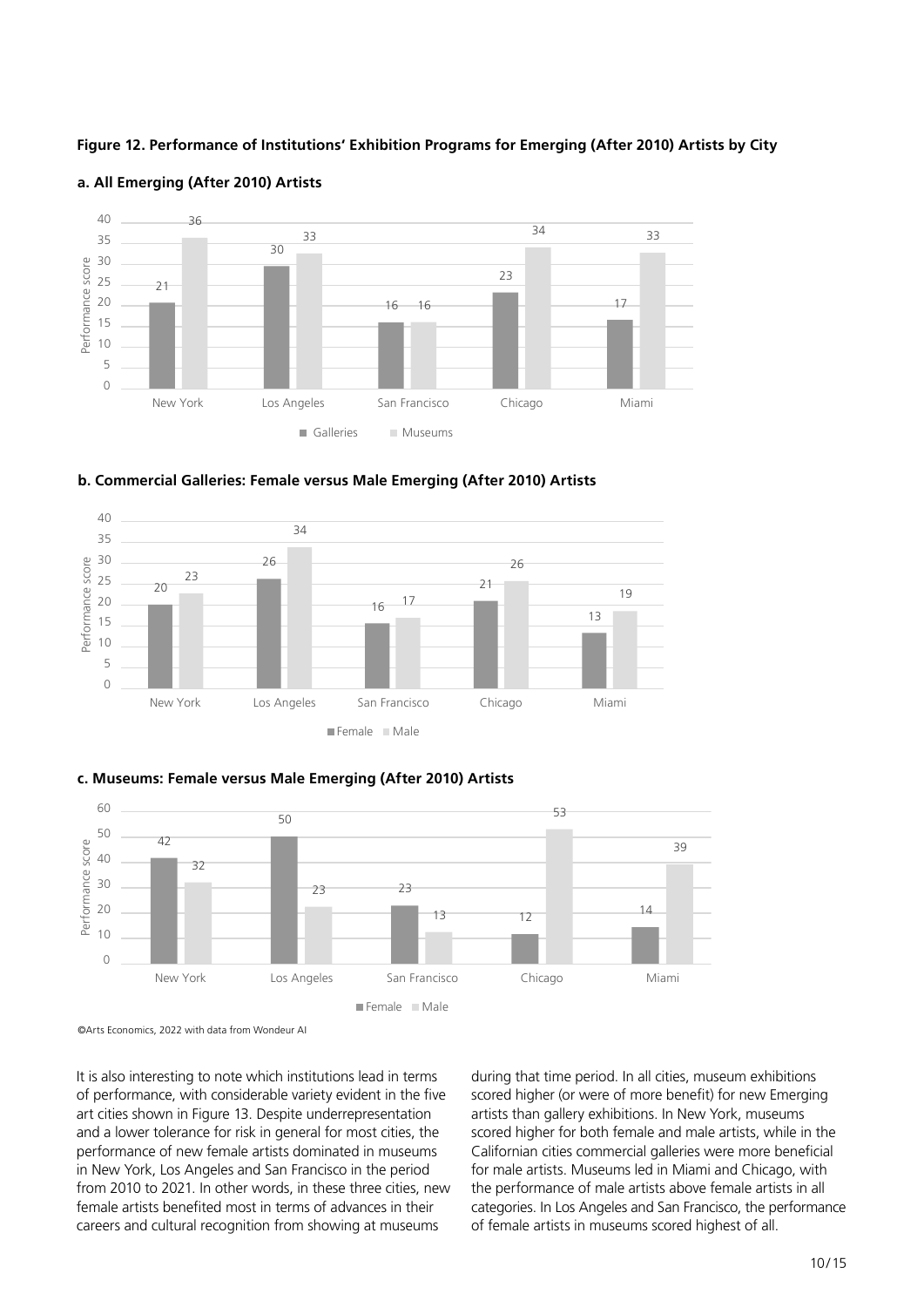# **Figure 13. Performance Rating of Different Institutions by City for Emerging (After 2010) Artists** a. New York

# **a. New York**



©Arts Economics, 2022 with data from Wondeur AI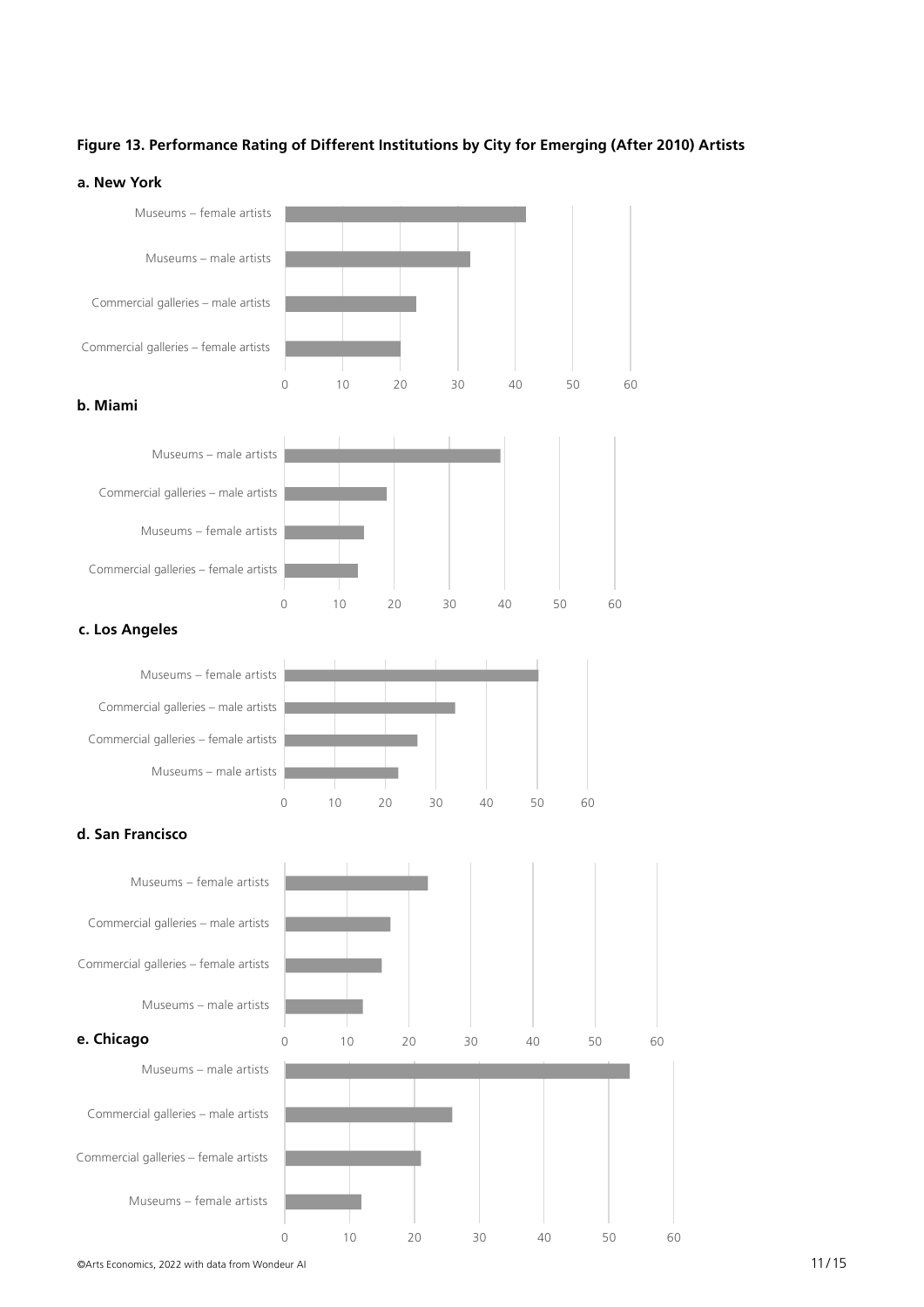# **Risk and Performance for Emerging (After 2010) Artists**

The measures of risk appetite and performance allow important questions to be addressed about how proactive and successful institutions are in different cities at promoting artists. Risk appetite allows an assessment of how willing they are to program new artists with a limited track record, while performance assesses what happens to these artists after they exhibit at a given institution. Combining these measures, if institutions or cities score

highly on both measures (that is, they program new artists with a limited track record and these artists demonstrate high subsequent growth in the following three years), it can be a strong indicator of curatorial quality and innovativeness. Performance may be driven by many aspects of the quality of curators and gallerists within a city, from the quality and depth of their research, "having an eye" for spotting promising artists, exerting an influence within a network of collectors and institutions and a tendency to be followed by others, or their level of effort and activities in developing artists' careers.



# **Figure 14. Performance and Risk Appetite in Commercial Galleries for Emerging (After 2010) Artists**

<sup>©</sup>Arts Economics, 2022 with data from Wondeur AI



# **Figure 15. Performance and Risk Appetite in Museums for Emerging (After 2010) Artists**

<sup>©</sup>Arts Economics, 2022 with data from Wondeur AI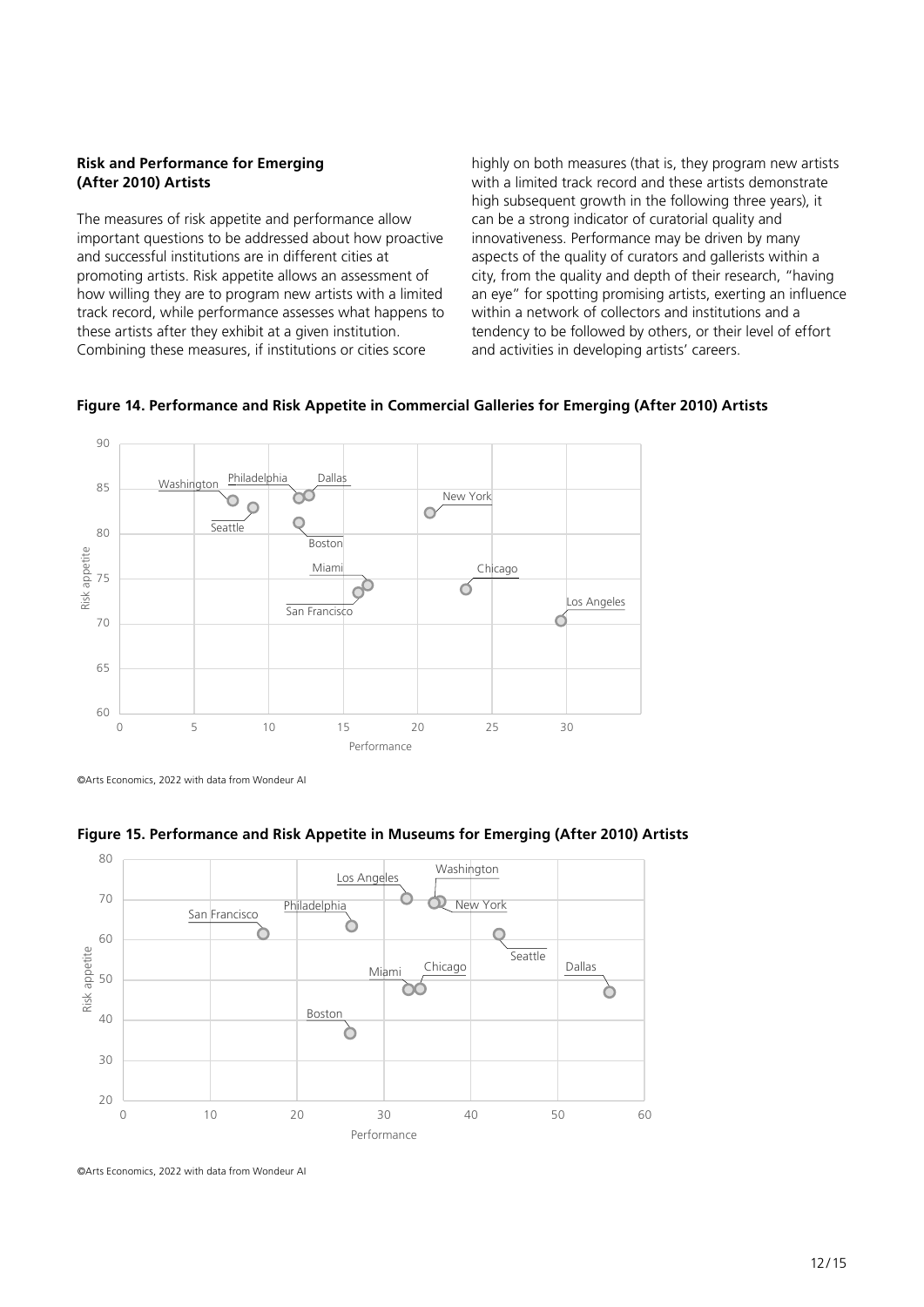Combining both measures of risk appetite and performance, in the period from 2010 to 2021 galleries in New York excelled, showing both a high propensity to take risks and show new artists early compared to other cities, while these emerging artists' careers also took off, at least in the three-year period immediately after a show in the city. This risk-taking behavior appears to have some costs on the aggregate though, reducing the average performance of the gallery sector in New York compared to cities such as Chicago and Los Angeles which are more risk averse but produce higher performance. Los Angeles galleries were the most risk averse of all and this was associated with higher performance in this period for the artists in their exhibition programs. Smaller cities outside these top five also had a greater risk appetite, again with lower performance ratings indicating that when comparing these two metrics in isolation, ceteris paribus, there appears to be an inverse relationship between risk and performance in the gallery sector. In general, also, there was slightly more variation in performance of galleries between cities than there was in risk appetite.

In the museum sector, this phenomenon is much more apparent, with wide variations in risk preferences and performance between cities. Los Angeles and New York showed both the highest risk appetite and relative performance of the five key cities, indicating that they are leading in the discovery of newer artists. However, the performance of New York is only very marginally ahead of their considerably more risk averse peers in Chicago and Miami indicating relatively high curatorial quality in these smaller cities. Outside these top five cities, Dallas had the highest performing museums by a significant margin, underlining the potential growth in importance of cities outside New York as validation platforms for artists.

\*\*\*\*\*\*\*\*\*\*

# **Appendix : Note on Methodology and Data Collection**

Data and research for this report was supplied from Wondeur AI, based on a comprehensive study of the exhibition history of around 4,150 arts institutions in the US including commercial galleries, art fairs, museums, cultural centers and biennales. Wondeur AI is a platform that analyzes the careers of artists using exhibition and other data from a range of over 50,000 global sources and covering around 95% of all exhibited artists born after 1900*.* 

Wondeur AI collects and verifies millions of datapoints from a diverse range of sources globally, in real time. Data collection is mainly focused on historical exhibition and acquisition datapoints, describing the careers of artists and the programming of art institutions over the last 100 years.

#### **Career categories**

Artists careers are described based on exhibition history and museums' acquisitions. The position of artists in the database is based on a number of criteria within these two areas including the number of exhibitions, whether these were group or solo shows, the type and number of museum acquisitions and the position of the exhibiting or collecting institution within the global network of art institutions.

- 1. "Star artists" highest-tier, star artists make up the top 4% of all artists born after 1900 in the Wondeur AI database of over 250,000 artists.
- 2. "Established artists" represent the next 12% of artists.
- 3. "Emerging artists" emerging or under-represented artists make up the remaining 84% of those in the database. Emerging or underrepresented artists are those that have had a limited number of exhibitions or had many shows in low-profile galleries while being active for a number of years, as a result of systemic bias or other causes.

# **Gallery focus**

A gallery's focus is determined by the highest share of artists they exhibited in the period from 2017 through 2021 within each of the career categories. The basis for this calculation is the number of unique artists represented during the period. A gallery that represented 25% of star artists, 50% of established artists and 25% of emerging and underrepresented artists would be categorized as having a focus on Established artists, irrespective of the split of revenue generated from these exhibitions.

#### **Gender**

Gender for this study was based on name and selfidentification when available. Gender is described as either Female, Male or Undefined. Undefined comprises LGBTQ, non-binary, duos and collectives and represents around 4% of the total number of artists in the US dataset.

# **Risk Appetite**

Risk appetite is a measure developed by Wondeur AI to describe the behavior of institutions when it comes to selecting artists for programming, risk appetite measures the order in which institutions program artists on average, by institution type (commercial galleries versus museums) and by city. This metric illustrates the willingness of institutions to program artists before other institutions do. High risk appetite may be the result of low pressure on sales or attendance, lack of access to artists with more developed careers, proactive curatorial strategies and other factors.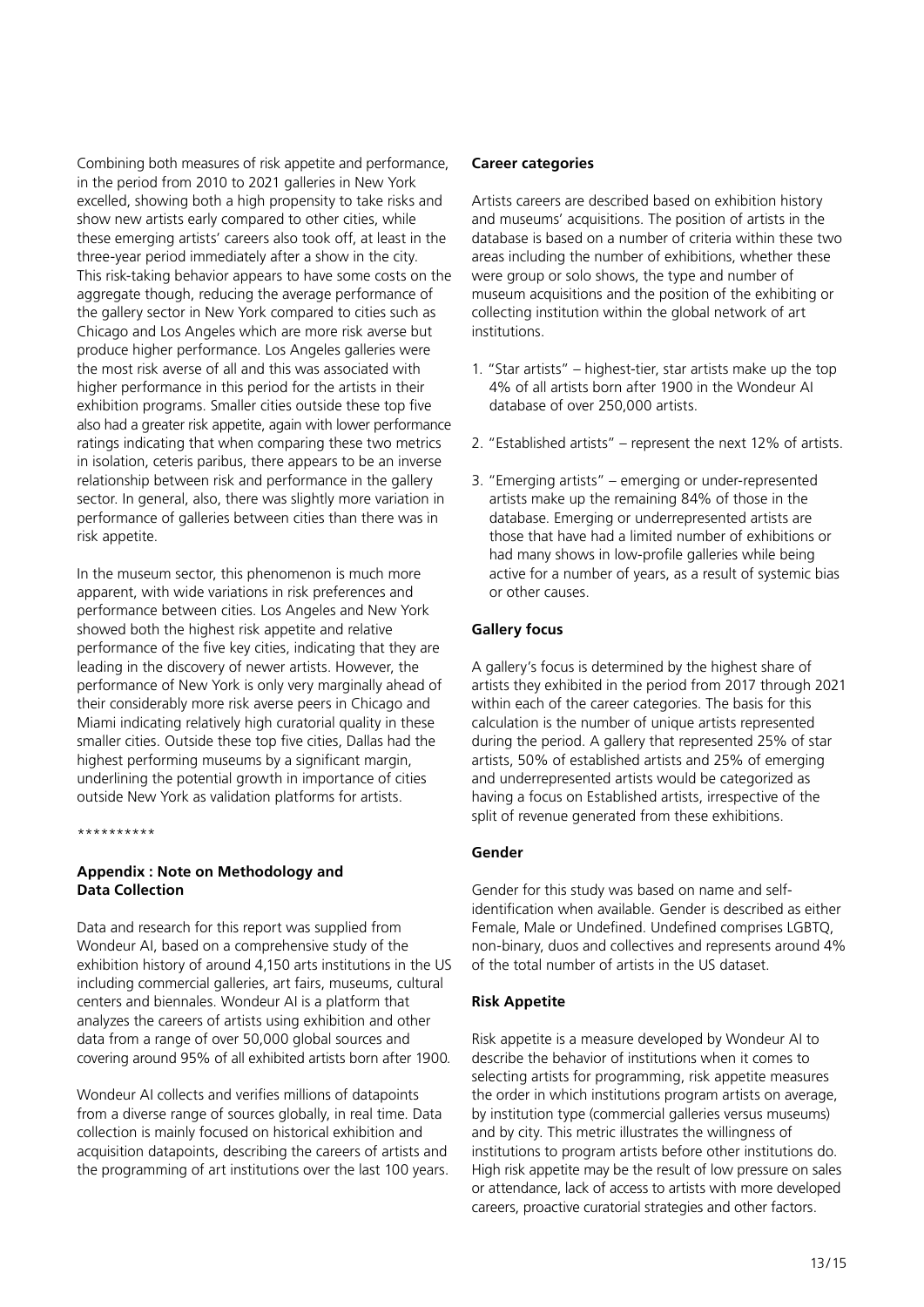# **Performance**

Performance is a measure developed by Wondeur AI to describe the change observed in the careers of artists after exhibiting at a specific institution. Performance measures the net change in recognition in the three years following a show, compared to the three years prior. This metric illustrates the ability of institutions to program artists that go on to see a positive development in their careers, at least in the three years following an exhibition. High performance does not necessarily mean that an institution has caused an artist's career to develop. It could also be the result of highly selective programming, where artists presented in a particular institution have better career development than their peers based on the quality of their work, among other factors*.*